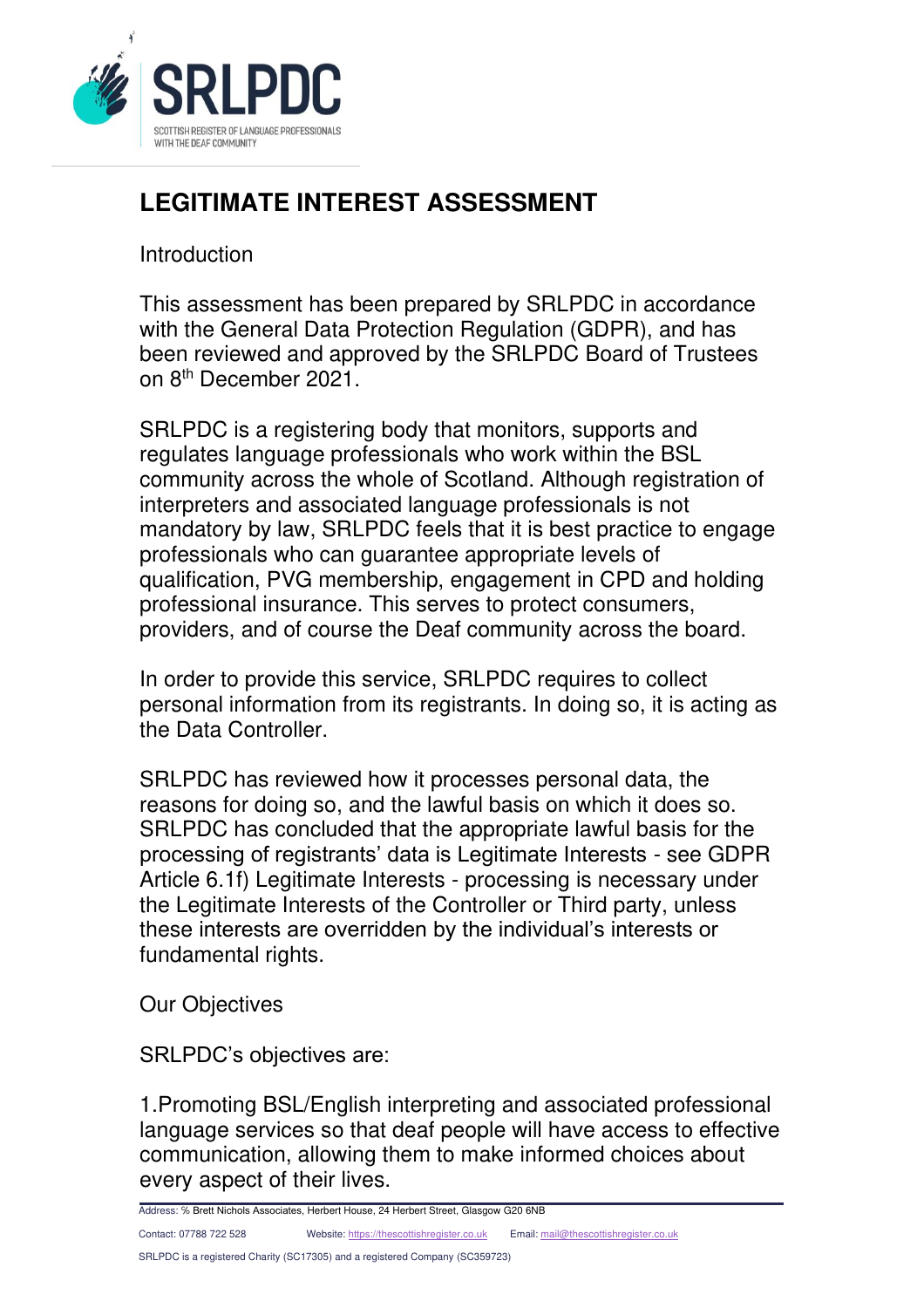

2.Providing support in particular for education, medical, legal, and employment matters, and striving for an equal opportunity for deaf people to enjoy and contribute to culture and the arts.

3.Maintaining and administering a Register of BSL/English interpreters and associated language professionals.

4. Co-operating with any recognised body concerned directly or indirectly with the welfare of deaf people and in the provision of BSL/English professional language services for deaf people throughout the UK and internationally.

5. Establishing and fostering relationships with government, local authorities and relevant public bodies to feed into national and local planning affecting deaf people.

6. Carrying out ongoing assessment of the interpreting/language skills of the registrants, including monitoring of completion of the annual CPD requirements to ensure that professional standards are maintained.

7. Ensuring best practice in BSL/English interpreting and associated professional language activities, and furthering the profession of those practitioners both nationally and internationally.

8. Generally taking such steps as will promote the status and reputation of the Scottish Register of Language Professionals with the Deaf Community (SRLPDC).

In order to meet these objectives, SRLPDC has concluded that it is not appropriate to rely on consent as the lawful basis for the processing of registrant data as SRLPDC cannot meet its objectives without access to this data. The requirement for freely given consent cannot be met if the registrant must provide the data in order to benefit from the service. SRLPDC has therefore concluded that the lawful basis on which it should rely for the collection of registrant data is Legitimate Interests. SRLPDC has also concluded that it is in the legitimate interest of the registrants to provide this data, as without it the services that SRLPDC offer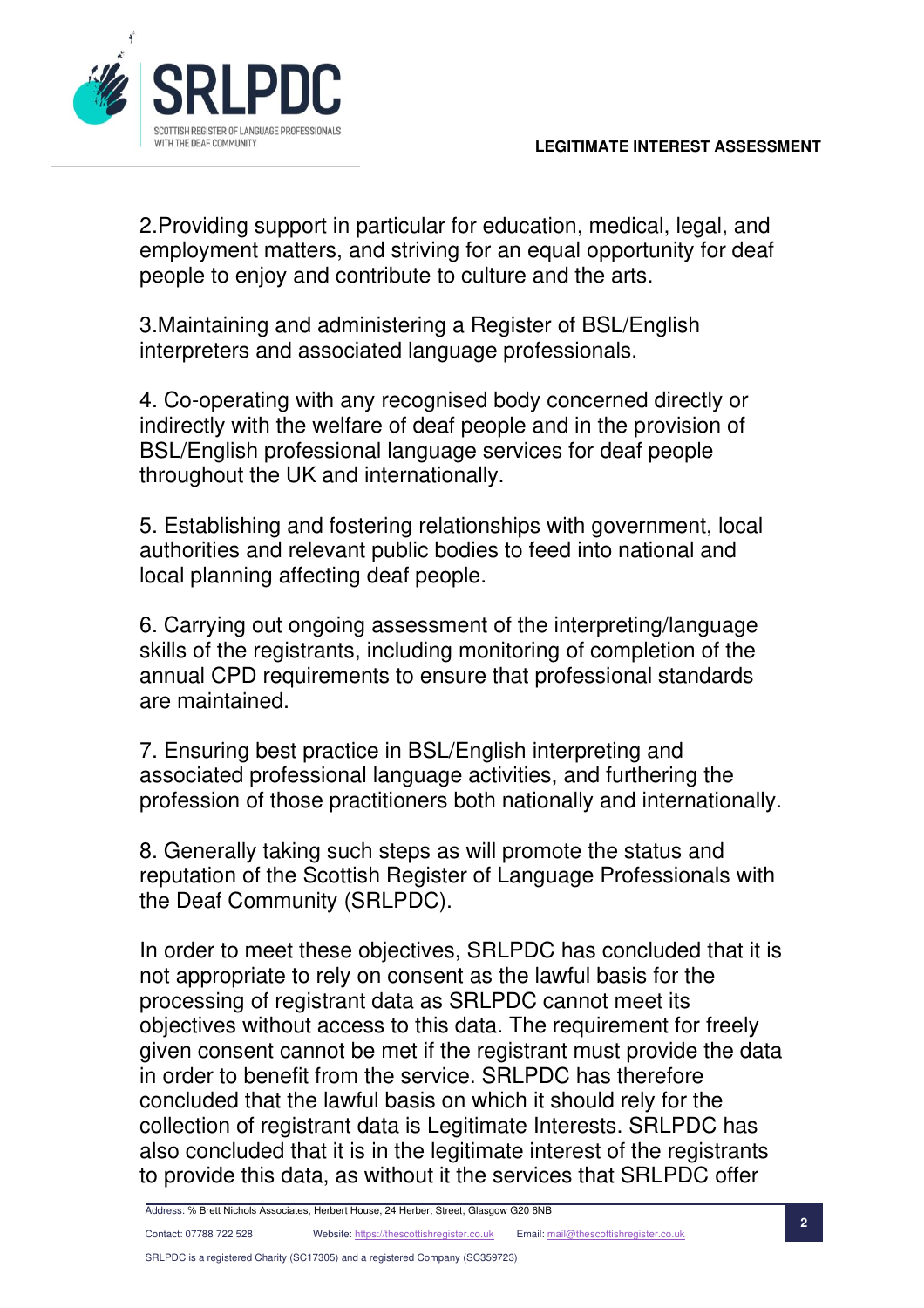



would not be available. SRLPDC believe that registrants would reasonably expect that this data would be required by SRLPDC.

The Assessment below sets out the background to this conclusion.

Identifying a Legitimate Interest

1. What is the purpose of the processing operation?

The purpose of the processing of this data is to allow SRLPDC to:

- record a registrant's registration status and category
- provide the registrant with information, including information about SRLPDC's work
- evidence the registrant's accreditation (to meet registration criteria and CPD requirements)
- provide the registrant with a photo ID card
- provide the registrant with a SRLPDC website registrant's page login
- provide the registrant with a CPD login
- record the registrant's starting date
- record the registrant's contact details on the SRLPDC website **Register**
- record payment records
- record evidence of termination of registration

2. Is the processing necessary to meet the objectives of the organisation or one or more specific objectives of any third party?

The type of information collected from registrants may include:

- name, address, contact number and email address
- qualification certificates for verification and authentication
- references
- photos for ID cards
- skills related evidence such as video clips
- interview papers,
- correspondence
- evidence of Professional Indemnity Insurance cover (PII)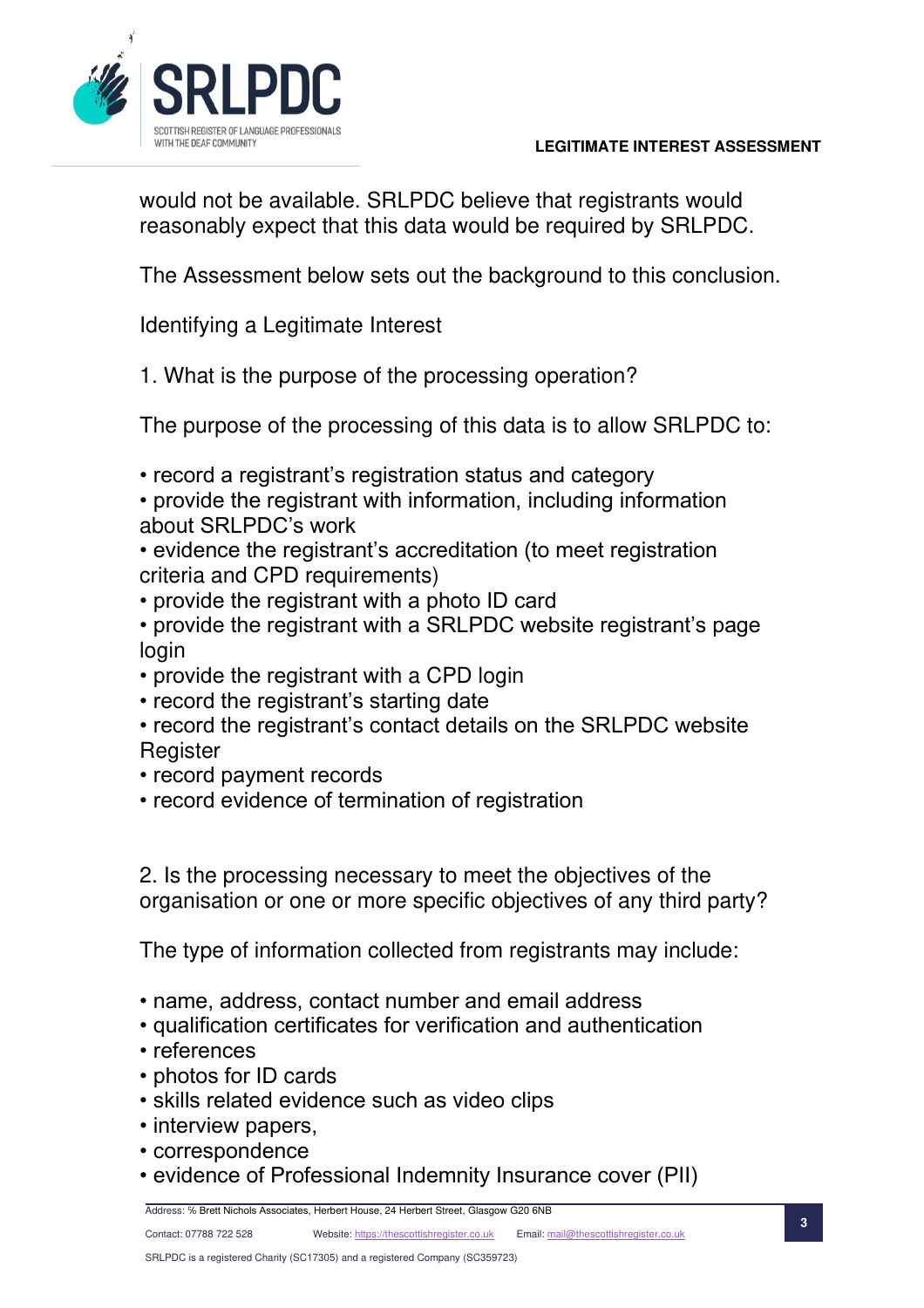

• signed confirmation of PII and PVG membership

This data is required to specifically meet objectives 2, 3 and 6 above. Certain data is also required (i.e. contact details) to meet the needs of third parties through access to the SRLPDC website register of communication professionals.

Registrants benefit from the existence of the Register which demonstrates accreditation of the skills and knowledge required to carry out an effective service. The Register provides ease of access and contact to registrants, offering increased employment opportunities in a wide range of settings.

The Necessity Test

1. Why is the processing activity important to the Controller?

To meet the objectives set out above, it is necessary for SRLPDC to maintain the Scottish Register. To do this SRLPDC requires to process registrants personal data. The personal data is also required to facilitate the provision of BSL/English interpreting services and to assess CPD evidence.

2. Why is the processing activity important to other parties the data may be disclosed to?

Individuals, groups, organisations and bodies benefit from access to the SRLPDC website of communication professionals in terms of their ability to access interpreting services for Deaf people.

3. Is there another way of achieving this objective?

SRLPDC has not been able to identify any other way of achieving its objectives without the collection of this personal data from its registrants.

The Balancing Test

1. Would the individuals expect the processing to take place?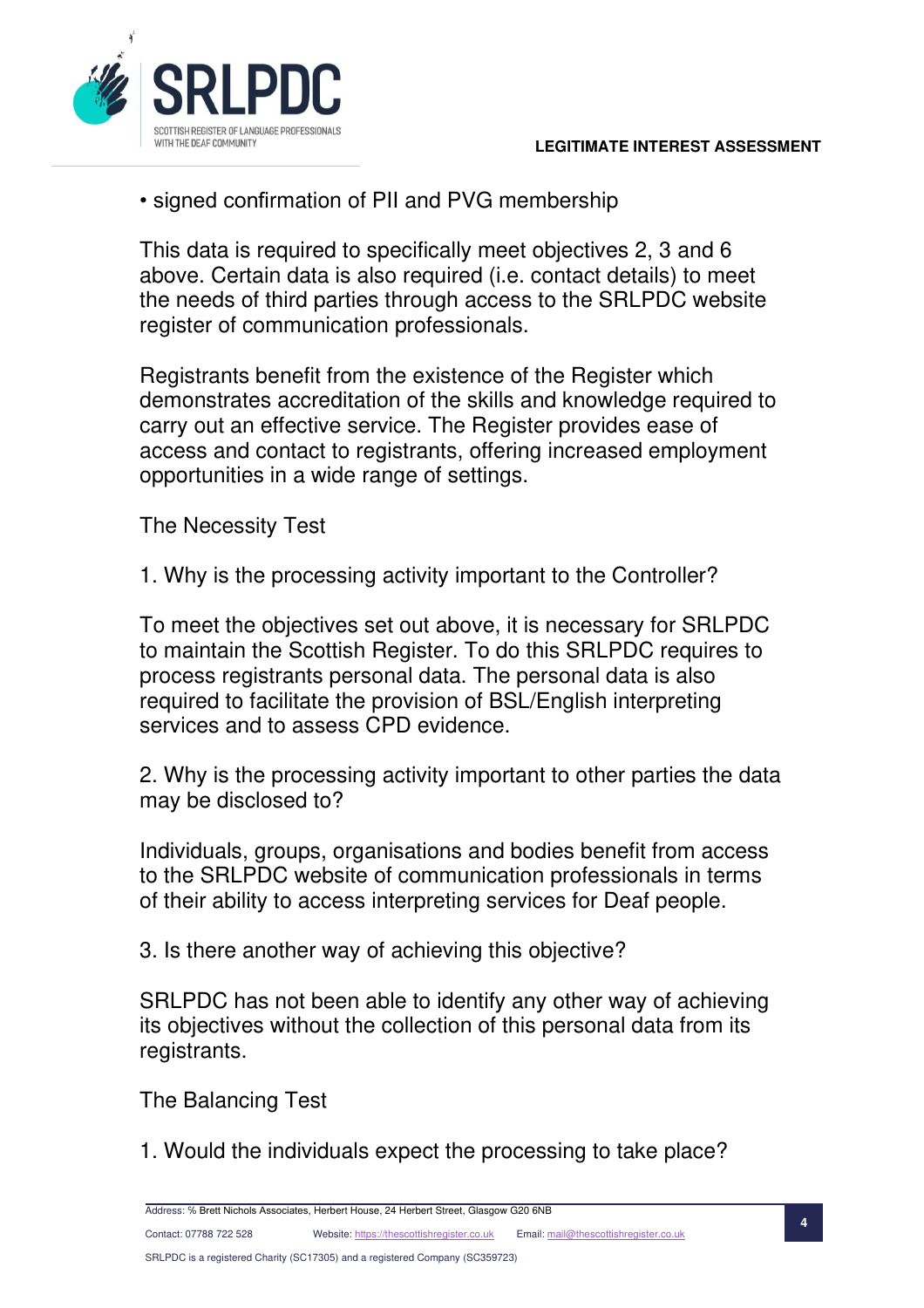

Prospective registrants are advised that SRLPDC is a voluntary regulatory body for a number of different registration categories – including BSL/ English sign language interpreters (qualified and trainee), Deafblind interpreters/ communicators, Lipspeakers, Interpreting Agencies and so on.

SRLPDC is the regulatory body in Scotland which:

- maintains the Scottish Register of different categories of communication professionals;
- sets minimum standards for registration;
- sets minimum ongoing professional development requirements;
- ensures SRLPDC registrants comply with SRLPDC's policies;
- promotes awareness of SRLPDC and the purpose of registration;

• provides information, advice and direction for people considering a career in interpreting or communication support with deaf and deaf blind people.

Registrants are required to comply with SRLPDC's policies to maintain and enhance language and communication skills and knowledge to provide effective communication services. These include:

- Principles of Professional Practice
- Continuing Professional Development Policy
- Complaint and Concerns Policy and Procedure
- Child and Vulnerable Adults Protection Policy

SRLPDC's register provides reassurance to purchasers and users of the service that the registrant has met the requirements for registration and that they are required to keep their skills updated and maintained.

In light of the information SRLPDC provides to prospective registrants regarding these requirements and duties, SRLPDC believes that there will be an expectation of relevant personal information being processed.

2. Does the processing add value to a product or service that the individual uses?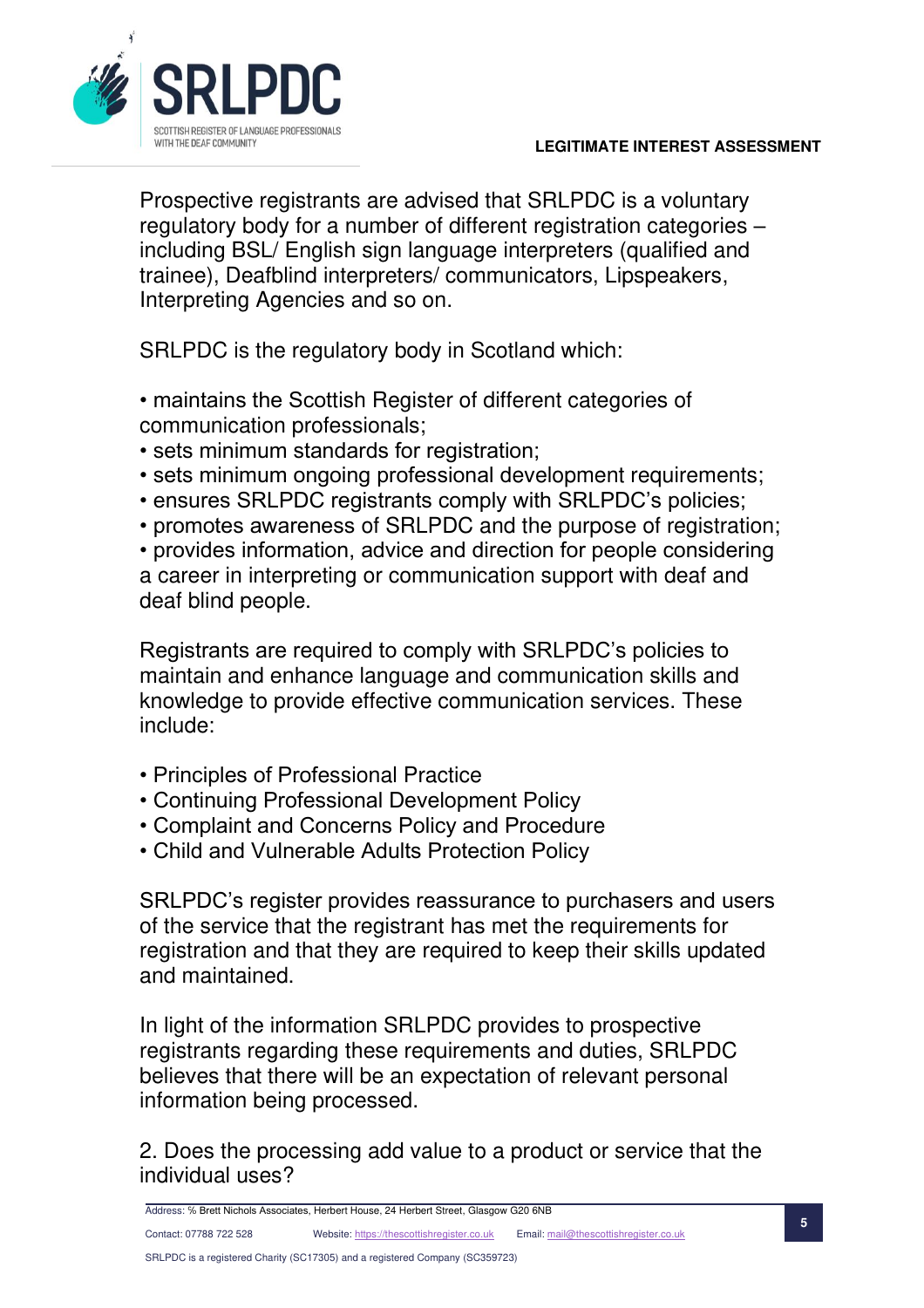

As above, without the provision of this data for processing the registrants cannot benefit from the services provided by SRLPDC.

3. Is the processing likely to negatively impact the individual's rights?

No. The data is being used to the benefit of the individual registrants.

4. Is the processing likely to result in unwarranted harm or distress to the individual?

No. The data is only processed in the way in which it is described in the Privacy Notice.

5. Would there be a prejudice to the Data Controller if the processing does not happen?

Yes. SRLPDC would not be able to operate its services without the relevant registrant data.

6. Would there be a prejudice to third parties if the processing does not happen?

Yes. Third parties would not be able to access Register information to facilitate the provision of BSL/English interpreting and other registered communication support services.

7. Is the processing in the interests of the individual whose personal data it relates to?

As noted above, SRLPDC has concluded that it is in the legitimate interest of the registrants to provide this data, as without it the services that SRLPDC offer would not be available to them.

8. What is the connection between the individual and SRLPDC?

The individuals supplying the personal data are registrants of SRLPDC.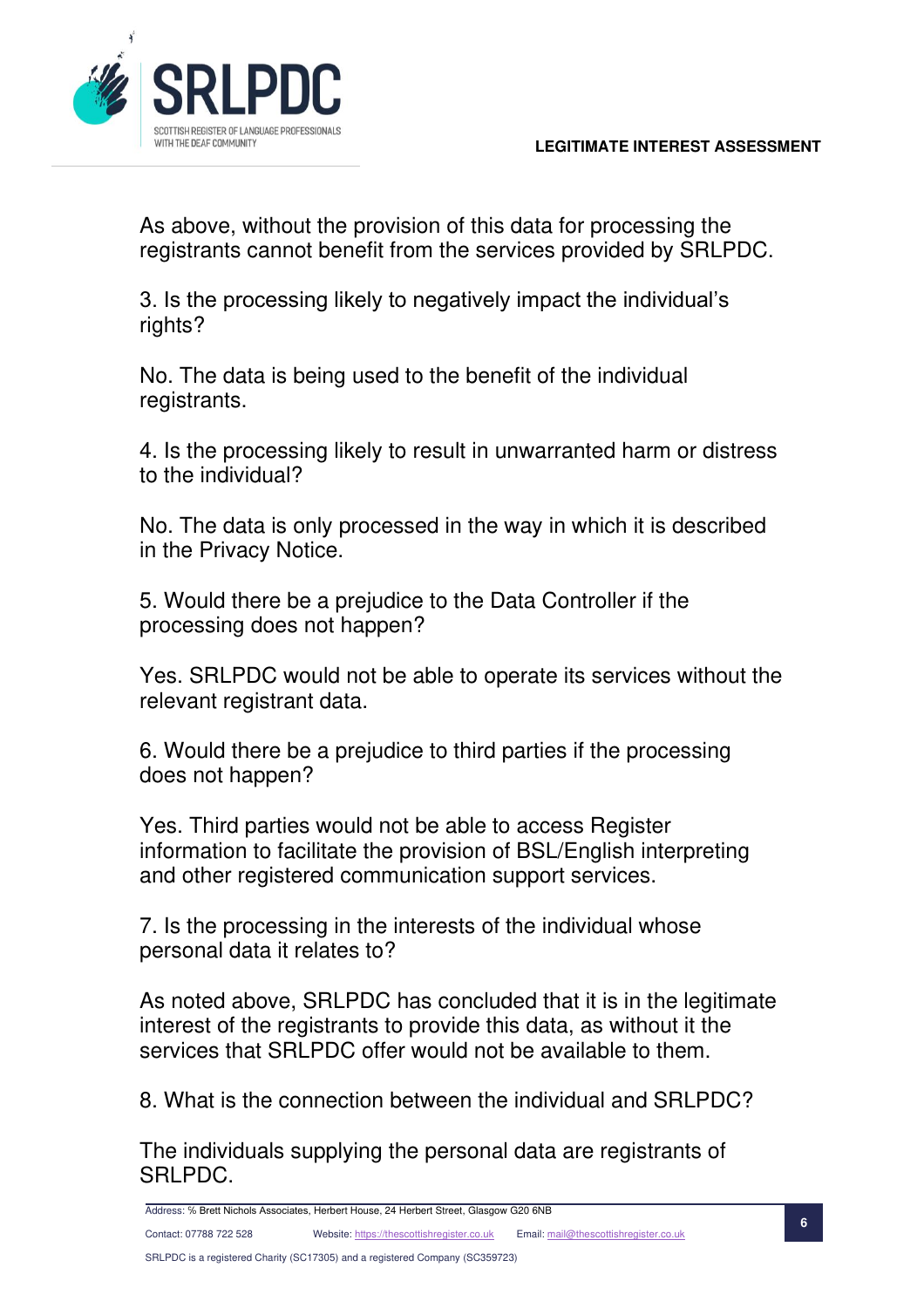

9. What is the nature of the data being processed?

See above under Identifying a Legitimate Interest.

10. Is there a two-way relationship in place between the organisation and the individual whose personal information is being processed? If so, how close is that relationship?

The relationship is an ongoing two-way relationship until the individual ceases to be a registrant. The Privacy Notice sets out how long SRLPDC will hold their personal data for following the end of the relationship.

11. Would the processing limit or undermine the rights of the individuals?

No. The data processing is carried out as set out in the Privacy Notice. The registrant can leave SRLPDC at any time on giving at least 7 clear days written notice to SRLPDC at which point processing will cease and their personal data will then be held only for as long as the period specified in the Privacy Notice.

12. Has the personal information been obtained directly from the individual or obtained indirectly?

Directly. Information is obtained through application forms, evidence and supplementary information submitted by the individual.

13. Is there any imbalance in who holds the power between the organisation and the individual?

No. SRLPDC can only meet its objectives with the willing participation of its registrants.

14. Is it likely that the individual may expect their information to be used for this purpose?

Contact: 07788 722 528 Website: [https://thescottishregister.co.uk](https://thescottishregister.co.uk/) Email[: mail@thescottishregister.co.uk](mailto:mail@thescottishregister.co.uk)